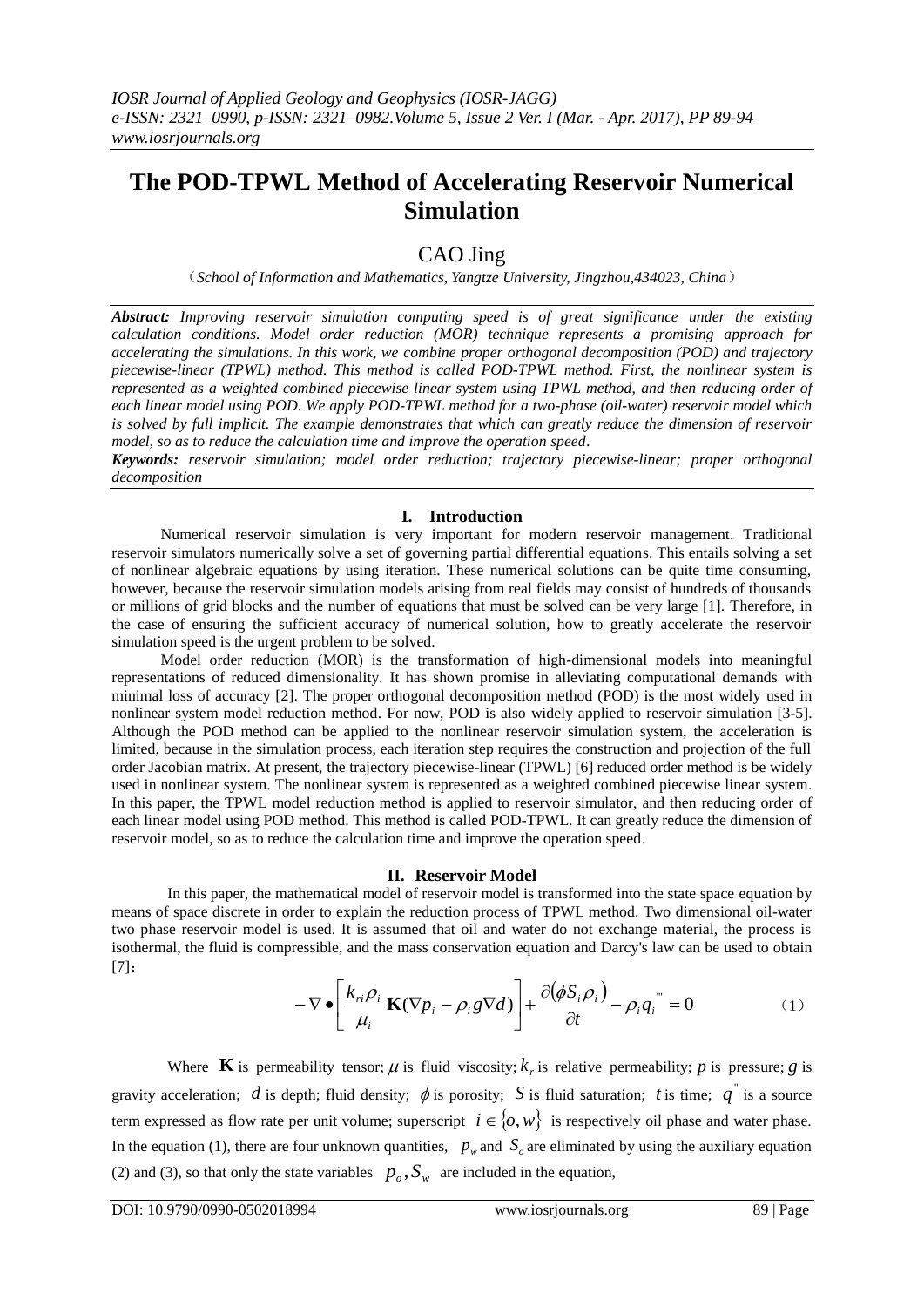$$
S_o + S_w = 1 \tag{2}
$$

$$
p_o - p_w = p_c(S_w)
$$
 (3)

Where  $p_c(S_w)$  is oil-water two-phase capillary pressure.

We consider the relatively simple cases and ignore gravity and capillary force. Format to discrete in space by using five point block centered finite difference, we may have the nonlinear first-order differential equation (4), see the specific derivation of literature [8]:<br>  $\begin{bmatrix}\n\mathbf{V}_{wp} & \mathbf{V}_{ws}\n\end{bmatrix}\begin{bmatrix}\n\dot{\mathbf{p}}\n\end{bmatrix} + \begin$ see the specific derivation of literature [8]:

finite difference, we may have the nonlinear first-order differential equation (4),

\n
$$
\begin{bmatrix}\n\mathbf{V}_{wp} & \mathbf{V}_{ws} \\
\mathbf{V}_{op} & \mathbf{V}_{os}\n\end{bmatrix}\n\begin{bmatrix}\n\dot{\mathbf{p}} \\
\dot{\mathbf{s}}\n\end{bmatrix}\n+\n\begin{bmatrix}\n\mathbf{T}_{w} & \mathbf{0} \\
\mathbf{T}_{o} & \mathbf{0}\n\end{bmatrix}\n\begin{bmatrix}\n\mathbf{p} \\
\mathbf{s}\n\end{bmatrix}\n=\n\begin{bmatrix}\n\mathbf{F}_{w}(\mathbf{s}) \\
\mathbf{F}_{o}(\mathbf{s})\n\end{bmatrix}\n\mathbf{q}_{well,t}
$$
\n(4)

\n
$$
\mathbf{V}
$$

Where: vector **p** and **s** is grid center oil pressure  $p_o$  and water saturation  $S_w$  respectively; **p** and **s** is the time *t* derivative of vector **p** and **s** respectively; V is the cumulative matrix; T is transmission matrix; F is divided flow matrix; Vector  $\mathbf{q}_{well, t}$  is the total flow of oil-water well.

Define the state vector **x** , input vector **u** and output vector **y**

$$
\mathbf{x} \Box \begin{bmatrix} \mathbf{p} \\ \mathbf{s} \end{bmatrix} \qquad \qquad \mathbf{u} \Box \begin{bmatrix} \breve{\mathbf{q}}_{well,t} \\ \breve{\mathbf{p}}_{well} \end{bmatrix} \qquad \qquad \mathbf{y} \Box \begin{bmatrix} \overline{\mathbf{p}}_{well,w} \\ \overline{\mathbf{q}}_{well,w} \\ \overline{\mathbf{q}}_{well,o} \end{bmatrix} \qquad (5,6,7)
$$

Where vector  $\overline{\mathbf{q}}_{well,t}$  and  $\overline{\mathbf{p}}_{well}$  represent the well of the constant flow and the bottom hole pressure respectively; The vector  $\overline{\mathbf{p}}_{well}$  indicates the output bottom hole flow pressure of the constant flow well; Vector  $\overline{\mathbf{q}}_{well,o}$  and  $\overline{\mathbf{q}}_{well,w}$  indicate the output oil and water flow of the constant bottom hole pressure respectively. The equation (4) can be written as the form of state space equation [8]:<br>  $\dot{\mathbf{x}} = \mathbf{f}(\mathbf{x}, \mathbf{u}) = \mathbf{A}(\mathbf{x})\mathbf{x} + \mathbf{B}(\mathbf{x})\mathbf{u}$  (8)

$$
\dot{\mathbf{x}} = \mathbf{f}(\mathbf{x}, \mathbf{u}) = \mathbf{A}(\mathbf{x})\mathbf{x} + \mathbf{B}(\mathbf{x})\mathbf{u}
$$
 (8)

$$
\mathbf{x} = \mathbf{1}(\mathbf{x}, \mathbf{u}) = \mathbf{A}(\mathbf{x})\mathbf{x} + \mathbf{D}(\mathbf{x})\mathbf{u}
$$
  

$$
\mathbf{y} = \mathbf{h}(\mathbf{x}, \mathbf{u}) = \mathbf{C}(\mathbf{x})\mathbf{x} + (9)
$$

In the control system,  $\bf{A}$  is called the system matrix,  $\bf{B}$  is called the input matrix,  $\bf{C}$  is called the output matrix, **D** is called the direct transfer matrix. Because the elements of the matrix **V**, **T**, **F**, **J** are function of the state variables, the system is a nonlinear system.

#### **III. POD-TPWL Reduced Order Method**

In order to construct a POD basis vector, the first we need to run a full order reservoir simulator (also known as the training process), and to preserve the state vector **x** of each time step (also called the snapshot, including the oil pressure  $p_o$  and the water saturation  $S_w$  of all grids). Because of pressure and saturation with different physical properties, we use matrix  $\mathbf{X}_p$ ,  $\mathbf{X}_s$  to preserve  $p_o$ ,  $S_w$  respectively (hereinafter abbreviated as  $p$  and  $S$  ):

$$
\mathbf{X}_p = \left[ \mathbf{x}_p^{-1} \ \mathbf{x}_p^{-2} \ \cdots \ \mathbf{x}_p^{-m} \right], \qquad \mathbf{X}_S = \left[ \mathbf{x}_S^{-1} \ \mathbf{x}_S^{-2} \ \cdots \ \mathbf{x}_S^{-m} \right] \tag{10}
$$

Assuming that the number of grids in the reservoir model is N, then each vector  $\mathbf{x}_p^i$ ,  $\mathbf{x}_s^i$  (Superscript *i* denotes the number of snapshots)in the matrix  $\mathbf{X}_p$  and  $\mathbf{X}_s$  is N dimension, however, the dimension of the state vector **X** of the system is:  $n = 2N$ . The snapshot needs to be calculated mean value after the snapshot is obtained:

$$
\overline{\mathbf{x}}_p = \frac{1}{m} \sum_{i=1}^m \mathbf{x}_p^{i}, \quad \overline{\mathbf{x}}_S = \frac{1}{m} \sum_{i=1}^m \mathbf{x}_S^{i}
$$
(11)

And each snapshot in the data matrix 
$$
\mathbf{X}_p
$$
 and  $\mathbf{X}_S$  is subtracted from the mean:  
\n
$$
\hat{\mathbf{X}}_p = \left[ \mathbf{x}_p^{-1} - \overline{\mathbf{x}}_p, \mathbf{x}_p^{-2} - \overline{\mathbf{x}}_p, \cdots, \mathbf{x}_p^{-m} - \overline{\mathbf{x}}_p \right]
$$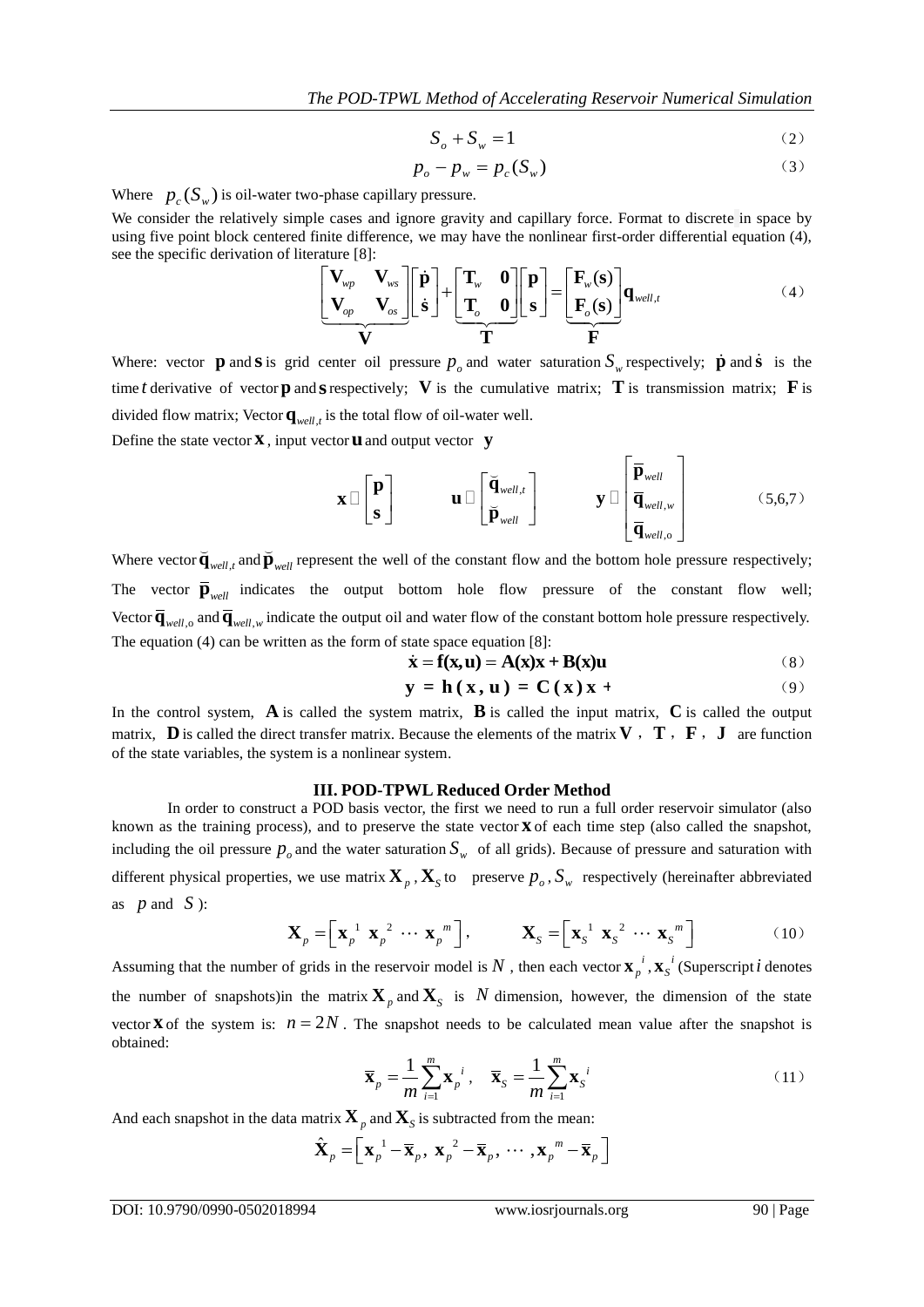$$
\hat{\mathbf{X}}_S = \left[ \mathbf{x}_S^{-1} - \overline{\mathbf{x}}_S, \mathbf{x}_S^{-2} - \overline{\mathbf{x}}_S, \cdots, \mathbf{x}_S^{-m} - \overline{\mathbf{x}}_S \right]
$$
(12)

Implementing the above POD reduction process for the matrix  $\hat{\textbf{X}}_p$ , the basis vector matrix  $\boldsymbol{\Phi}_{lp}$  and  $\boldsymbol{\Phi}_{ls}$  are obtained, and we combine the two matrices to obtain basis matrix  $\Phi$ <sub>l</sub>, which includes l columns, and  $l = l_p + l_s$ .

By using the TPWL method, a set of linearized points is obtained by using a kind of linear expansion point selection algorithm:  $\hat{\mathbf{x}}_0$ ,  $\hat{\mathbf{x}}_1$ ,  $\cdots$ ,  $\hat{\mathbf{x}}_{s-1}$ . Near the linearization points, a set of linear models are obtained by the linear expansion of the nonlinear term  $\mathbf{f}(\mathbf{x}) = \mathbf{A}(\mathbf{x})\mathbf{x}$ :<br>  $\dot{\mathbf{x}} = \mathbf{G}_i \mathbf{x} + (\mathbf{f}(\hat{\mathbf{x}}_i) - \mathbf{G}_i \hat{\mathbf{x}}_i) + \mathbf{B}_i \mathbf{u}$ 

$$
\dot{\mathbf{x}} = \mathbf{G}_i \mathbf{x} + (\mathbf{f}(\hat{\mathbf{x}}_i) - \mathbf{G}_i \hat{\mathbf{x}}_i) + \mathbf{B}_i \mathbf{u}, \quad i = 0, 1, \dots, (s-1)
$$
\n(13)

Where:  $\mathbf{G}_i$  is Jacobian matrix of  $\mathbf{f}(\mathbf{x})$  at  $\hat{\mathbf{x}}_i$ ,  $\mathbf{B}_i = \mathbf{B}(\hat{\mathbf{x}}_i)$ .

By using weighted function, the approximate reduction system of the nonlinear system (8) is obtained by weighted summation of the formula (13)

he formula (13)  
\n
$$
\dot{\mathbf{x}} = \sum_{i=0}^{s-1} \omega_i(\mathbf{x})(\mathbf{G}_i \mathbf{x} + (\mathbf{f}(\hat{\mathbf{x}}_i) - \mathbf{G}_i \hat{\mathbf{x}}_i) + \mathbf{B}_i \mathbf{u}), \qquad i = 0, 1, \cdots, +s
$$
\n(14)

Setting 
$$
\mathbf{x} \approx \mathbf{\Phi}_i \mathbf{z}
$$
, we can get the approximation of nonlinear system (8), (9) for order reduction system  
\n
$$
\dot{\mathbf{z}} = \sum_{i=0}^{s-1} \omega_i(\mathbf{z})(\mathbf{G}_{ir}\mathbf{z} + \mathbf{V}^T(\mathbf{f}(\hat{\mathbf{x}}_i) - \mathbf{G}_i \hat{\mathbf{x}}_i) + \mathbf{B}_{ir}\mathbf{u})
$$
\n(15)

$$
y = Cr z + Du
$$
 (16)

In the literature [6], the proposed algorithm for generating the collection of linearized models may be summarized in the following steps:

1) Generate a linearized model about the initial state  $\hat{\mathbf{x}}_0 = \mathbf{x}_0$ , and set  $i = 0$ 

2) Simulate the nonlinear system while  $\min_{0 \le j \le i} \|\mathbf{x} - \mathbf{x}_j\|$  $\delta$  $\min_{1 \leq j \leq i} \|\mathbf{x} - \mathbf{x}_j\| > \delta$  for some  $\delta > 0$ ,

i.e. while the current state x is close enough to any of the previous linearization points;

3) Generate a new linearized model about  $\hat{\mathbf{x}}_{i+1} = \mathbf{x}$ , and set  $i := i + 1$ 

4) If  $i < s - 1$ , return to step 2.

In the literature [6], the calculation of the weight function  $\omega_i(z)$  of the current state **z** is as follows:

1) For 
$$
i = 0, 1, \dots, (s-1)
$$
 compute  $d_i = ||\mathbf{z} - \hat{\mathbf{z}}_i||_2$ 

$$
2) \t\t Take \t\t m = \min_{i=0,\cdots,(s-1)} d_i
$$

3) For 
$$
i = 0, 1, \dots, (s-1)
$$
 compute  $\hat{\omega}_i = e^{-\beta d_i/m}$ , take  $\beta = 25$ 

4) Normalize  $\hat{\omega}_i$  at the evaluation point:

a) compute 
$$
S(\mathbf{z}) = \sum_{j=0}^{s-1} \hat{\omega}_j(\mathbf{z})
$$
;

b) For 
$$
i = 0, 1, \dots, (s-1)
$$
, set  $\omega_i(\mathbf{z}) = \hat{\omega}_i(\mathbf{z}) / S(\mathbf{z})$ .

#### **IV. Example Verification**

The numerical example is that a two-dimensional oil-water two phase anisotropic reservoir is described. Its grid is divided into 22 \* 22, and the distribution of permeability and porosity is shown in Figure 1, 2. The related parameters of reservoir model: thickness h=3m, length and width of grid  $\Delta x = \Delta y = 33.33$ m, the viscosity of the crude oil  $\mu_o$ =5mPa·s, formation water viscosity  $\mu_w$ =1mPa·s, comprehensive compression coefficient  $c_t = 3.0 \times 10^{-3} \text{MPa}^{-1}$ , the original formation pressure  $p_i = 30 \text{MPa}$ , borehole radius  $r_{well} = 0.114 \text{m}$ , the end point relative permeability of oil phase  $k_{r0}^0$  =0.9, the end point relative permeability of water phase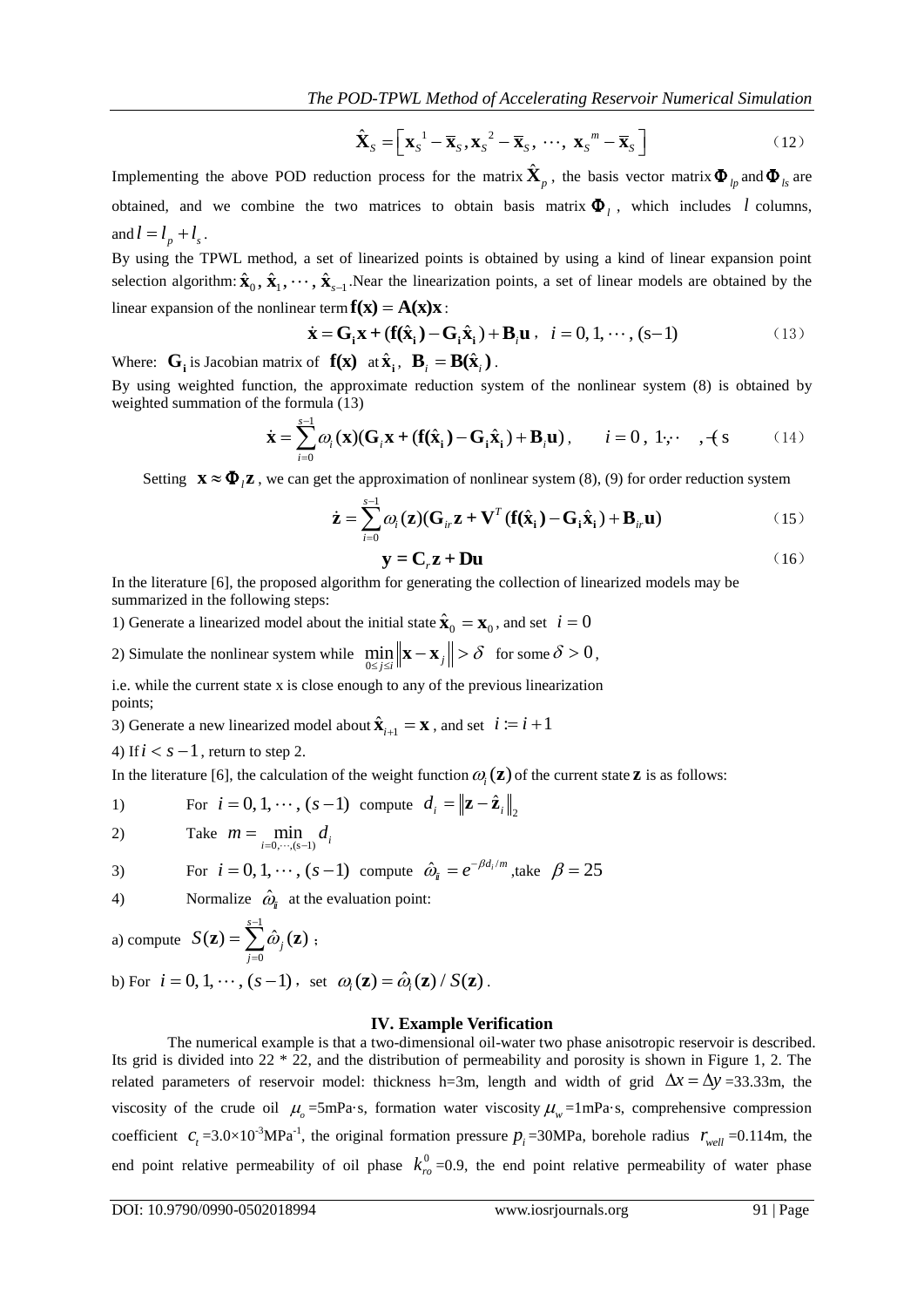$k_{rw}^0$  =0.6, oil phase Corey index  $n_o$  =2.0, water phase Corey index  $n_w$  =2.0, residual oil saturation  $S_{or}$  =0.2, irreducible water saturation  $S_{wc}$  =0.2. We use anti five point method well pattern to produce. Center has a water injection well, and four corners have four production wells. We ignore gravity and capillary force.



**Fig.1** Permeability distribution of reservoir model **Fig.2** Porosity distribution of reservoir model The numerical example is simulated by a fully implicit processing. It is divided into training and forecasting two processes:

# **(1) Training process**

The bottom hole pressure of production well is 26.5MPa, the bottom hole flow of injection well is  $0.0015 \text{m}^3/\text{s}$ . We run the full order simulator for 1400 days and save the results of the 66 time steps. The pressure matrix retains 32 singular values, saturation matrix retains 34 singular values, and the dimension of the base matrix  $\Phi_l$  of POD is  $2N \times l$ , of which  $l = 32 + 34 = 66$ . This means that the full order simulator is required to solve  $2N = 882$  unknown variable, while the reduced order only needs to solve 66 variables. The number of selected linearization point is 11.

In the training process, the comparison between the full order reservoir simulator and the reduced order simulator using TPWL method is shown in figure 3, 4.



**Fig.3** Oil production contrast of four production wells (training process)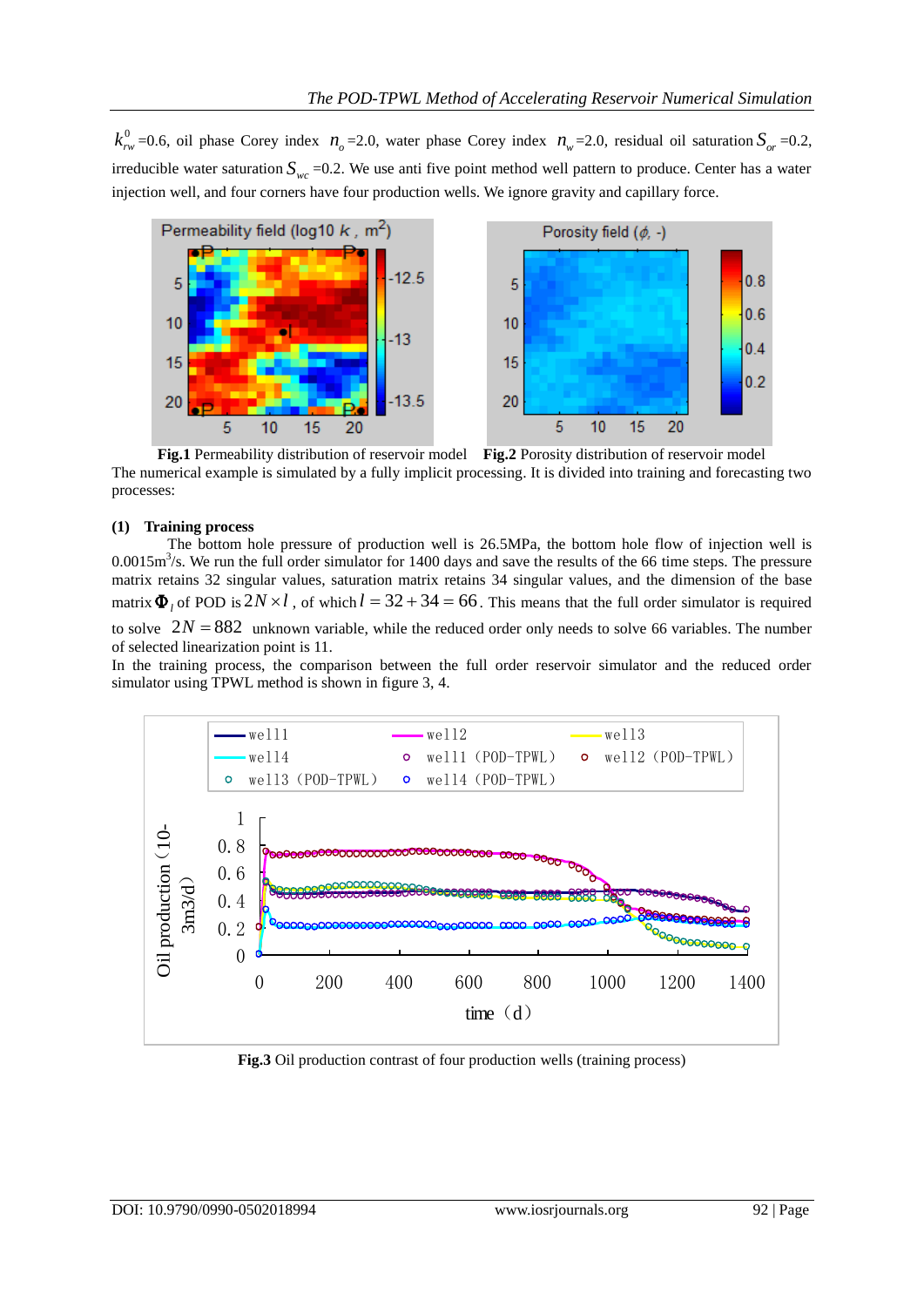

**Fig.4** Water production contrast of four production wells (training process)

The above results indicate that in the training process, oil production and water production of four production wells of reduce order and full order simulator are almost identicall, but the simulation time is increased nearly 10 times, the running time of the full order simulator is 35.866s, and the running time of reduction simulator is 3.612s.

# **(2) Forecasting process**

At this time, the bottom hole pressure of production wells is changed to 25.5MPa, and the flow rate at the bottom of the injection well remains unchanged. The comparison between the full order simulator and the reduced order simulator is shown in figure 5, 6.



**Fig. 5** Oil production contrast of four production wells (prediction process)